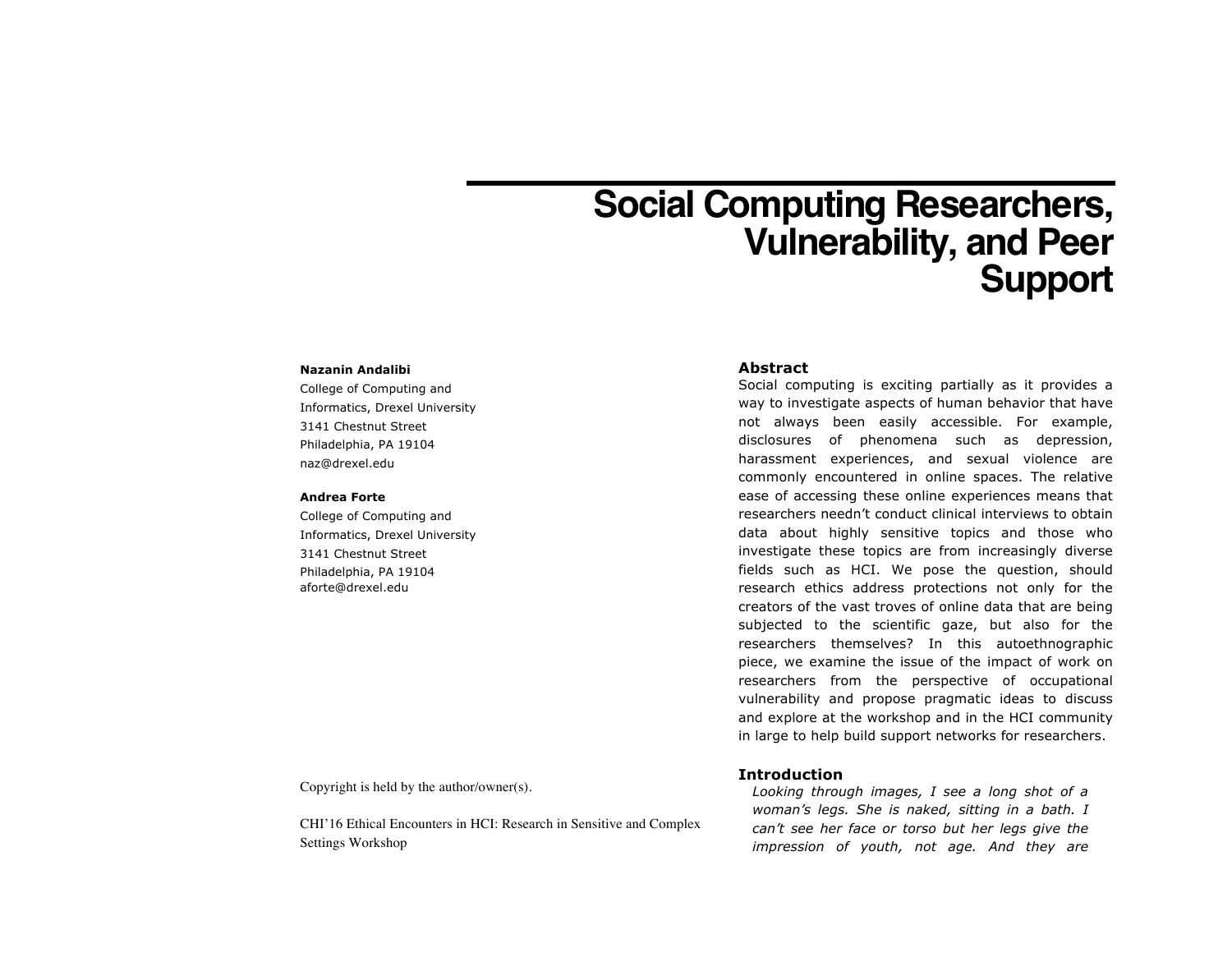*covered with cuts—self-inflicted lacerations that*  look swollen and painful. I tag it with relevant *terms. The next image portrays a woman's frighteningly emaciated frame and is adorned with a comment thread full of complements. I tag it with relevant terms. Next is a mirror selfie of an anorexic teenager in the very privacy of her bedroom saying how ugly and unlovable she thinks she is. I tag it with relevant terms. Other images in this batch include text that suggest the poster is suicidal, but there is nothing I can do, the images were posted weeks ago. So I tag them with relevant terms.*

Many occupations expose people to distressing information. Lawyers, doctors, police officers, and mental health professionals are some obvious examples of people who are vulnerable to occupation-related distress. Less visible vulnerable populations include people who work for tech companies to review flagged content [3], or people who curate and index content libraries such as that of the Shoah Foundation's oral histories of genocide.

In this paper, we argue that some social computing research can also be counted as a vulnerable occupation. Vulnerability is a core concept for understanding the protection of research participants, and research ethics guidelines have been discussed in the context of online research for decades, but generally with respect to the participants. In this position paper, we draw on occupational vulnerability literature and an autoethnographic narrative to open up a discussion about the potential risks posed by social computing research to researchers themselves, and how these risks might be mitigated.

To understand how HCI researchers are influenced by their work in sensitive settings, Moncur [6] surveyed researchers investigating technology design in the context of end of life, and reported on three themes: personal experience (i.e., researcher's background, emotional engagement and meaning making, effects on the researcher), institutional practice, and informal coping mechanisms (i.e., peer support, family and friends, working practices – structure and distraction). Moncur's observations align with that of "empathic approach"[2] to HCI research where researcher understands the research phenomena through meaningful emotional interactions with participants.

## **Occupational Vulnerability**

Occupational vulnerability is the threat of distress brought about by performing professional duties. One profession that has at least partly embraced its practitioners' vulnerability is mental healthcare. Empirical research suggests the effects of distress and impairment on mental health professionals are serious [5]. Psychologists, psychiatrists, and social workers are examples of professionals whom we might expect to acknowledge the stressful aspects of their jobs; however, as discussed in [1] the prevalence of stigma associated with psychological distress and the belief that mental health professionals should not be affected by their work, can still contribute to a "conspiracy of silence" about occupational vulnerability.

Now that the availability of data on human behaviors is bringing many non-clinicians in contact with distressing content, the kinds of issues that mental health professionals regularly encounter are creeping into the everyday work lives of social computing researchers. We suggest that we, as social computing researchers,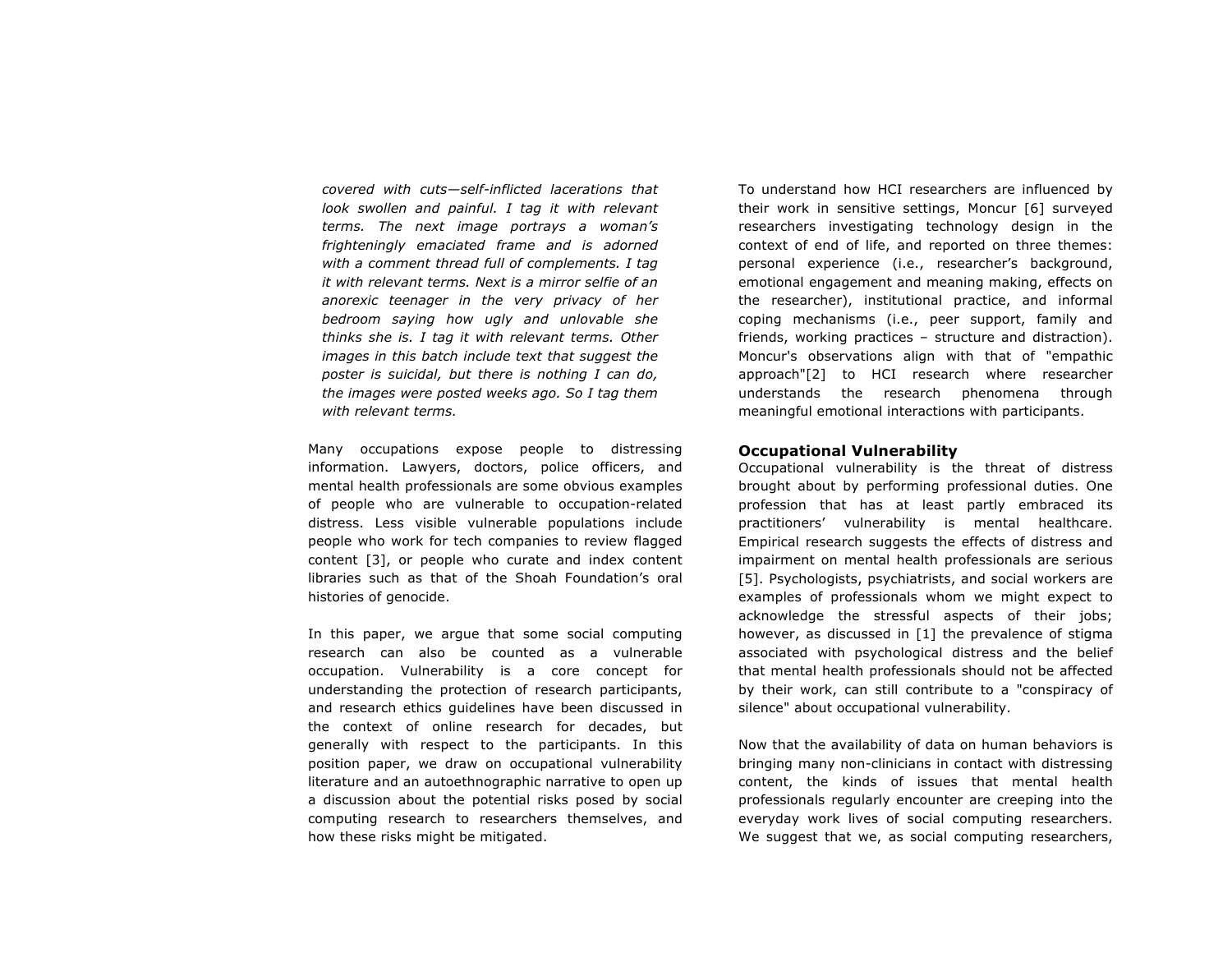can learn from such other occupations in acknowledging their vulnerability and appropriating their methods of dealing with that.

# **An Autoethnographic Case Study**

There are millions of images on Instagram that are tagged with depression-related terms. Searching for #depression on Instagram leads to often times intense, intimate, and sometimes triggering images captioned and tagged with depression-related text. We wondered about the impact of sharing these images on the sharers and about their media consumption and production habits, so we developed an interview protocol to learn more about their experiences and began recruiting. What follows is an auto-ethnographic report based on the experiences of the first author doing Internet research in the context of psychologically vulnerable self-disclosures using a combination of publicly available online data and interviews. We then discuss these experiences as a case study of Internet researchers' vulnerability.

## **A PERSONAL NARRATIVE FROM THE FIRST AUTHOR**

The visceral impact of depression-related images is part of what attracted me to the research topic in the first place. Something important was happening here. People were publicly sharing deeply personal and distressing accounts of feelings and experiences – why? Did it help them? Did it hurt them? Were they interested in similar others'? These are the kinds of questions that require a phenomenological approach to research, and I felt I could not see the answers in the online data alone. So I started interviewing.

My most successful strategy for recruiting Instagrammers who posted depression-tagged content was to use private direct messages to people who were sharing such content and ask if they would be interested in participating. Among people who responded to our hundreds of messages, the majority reported that they were younger than 18 but that "*they would still love to talk to us."* Some intimated that it would have to be at a time when their parents would be absent. I had to decline further contact.

Our recruitment strategy had failed, but the impact on me was bigger than disappointment in a failed protocol. I had had contact with young people who were suffering. Having gone through countless public Instagram profiles, seen countless despairing images and now having realized that these young people were indeed looking for someone to talk to, I felt powerless to help. I was fully aware of my role as a researcher and that I am not a mental health professional but accessing these images had exposed me to issues I also could not simply ignore. I was aware that teenagers are among the most vulnerable populations; yet seeing their messages in my inbox that they would like to talk to someone and having to tell them "*I am so sorry, I cannot talk to you if you are under 18*" felt eyeopening. In the end, I did interview two young adults who met the participation criteria. I asked them personal questions and I listened to them as they talked about their feelings and social media behavior. I listened to them as they scrolled through their images and told me personal stories and feelings behind them. I listened to them as they said "*I am really glad that you are doing this, because I feel this gives me a voice*" or "*I am here because I think someone needs to talk about these and there is a lot of stigma surrounding*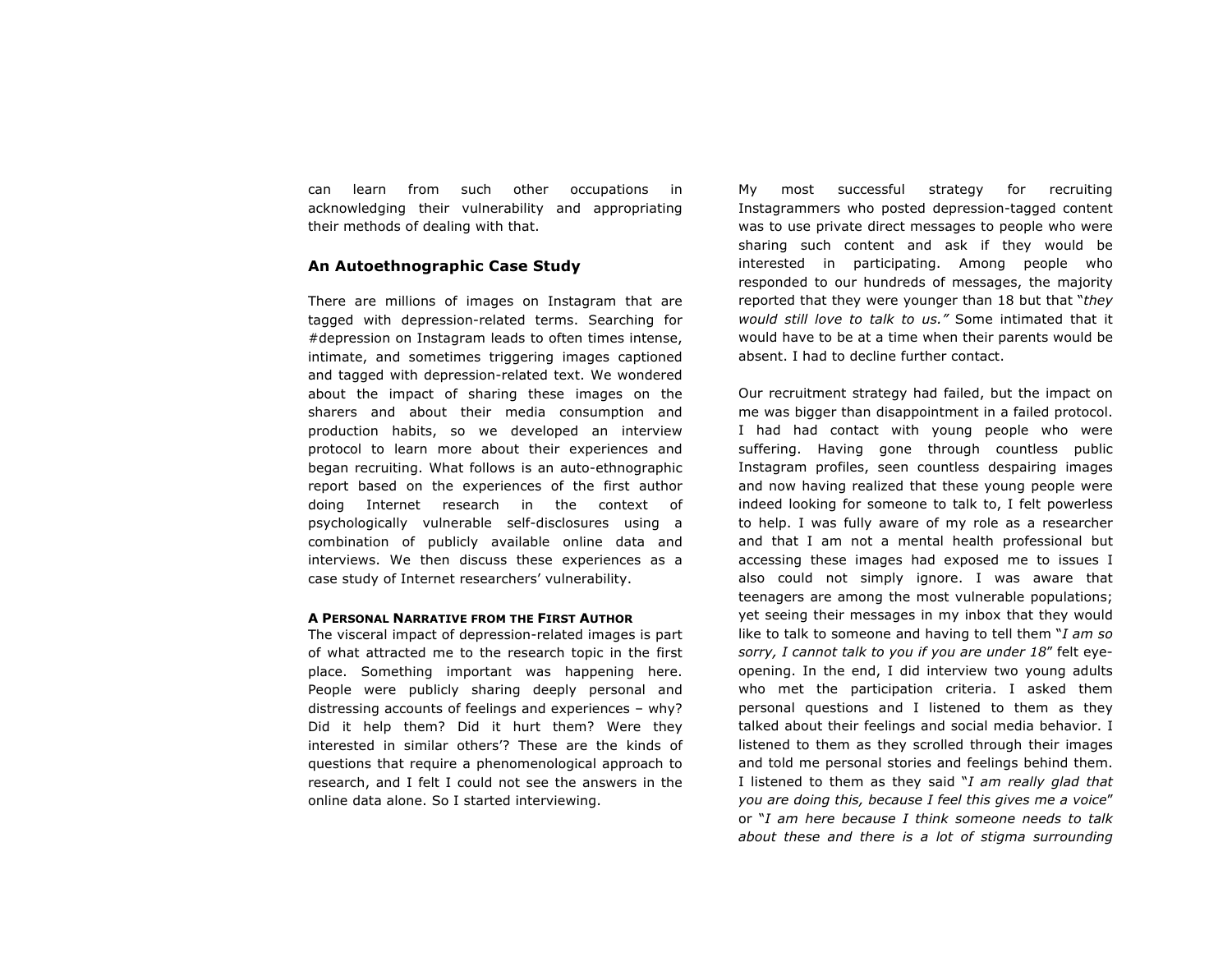*depression*". As important as I thought this line of work was, and as glad as I was that they were happy to have talked to me, I felt emotionally drained.

Unable to recruit enough adult participants for the interview study, we changed our strategy. We decided to look at publicly available data through the Instagram API, to characterize these sensitive disclosures, comments associated with them, and the relationship between disclosures and responses to them.

Utilizing qualitative visual and textual analysis, and going thorough the images, captions, tags, and comments was a moving experience. Coding images in this context means carefully examining (sometimes really graphic) self-harm images, people expressing their suicidal thoughts, people sharing tragic life stories, and more. Additionally, going through the captions accompanying these images provides richer and deeper understanding of world through their eyes and what they are going through. Sometimes they ask for help, sometimes they want people to leave them alone – which appears ironic because they seem to be actually reaching out by sharing. Thinking through this data and understanding it has been challenging not only because of the complexity of the content itself, but also because of the nature of it and how it affects me as a human. At times I have felt guilty for involving my collaborators in coding this content, due to being concerned about the impact this activity might have had on them too. This study was my foray into the research in sensitive settings, and although my collaborator who coded the data with me and I occasionally talked about how it impacted us, we did not engage in collaborative reflection and peer support as much as in retrospect I think we would have found

helpful. This might have been due to limited experience as well as the dynamics of the relationship between researchers; participants in [6] also reported that the relationship between research team members might factor into this process.

In another study [7] with a different research team, we characterized the presentation of eating disorders online. In a more [1] recent study, we qualitatively coded posts on subreddits dedicated to sexual abuse. In these last two studies, the researchers who coded the data engaged in frequent and substantial sharing about their experience in engaging with the data, and all reported that they felt it helped with the emotional effect of the work on them. Perhaps, more experience as well as the dynamics of the relationship between the researchers who coded the data also contributed to finding this approach helpful.

# **Future Work and Anticipated Challenges**

In this section, I use the points that Moncur [6] suggests HCI researchers consider as they embark on research in sensitive contexts as a framework to organize the anticipated challenges in my dissertation.

I study self-disclosure and investigate ways in which social computing systems can be designed to allow people to disclose negatively-perceived or stigmatized aspects and find support in their networks. In my dissertation, using in-depth interviews and behavioral data, I plan to take miscarriage as a context that is socially stigmatized, traumatizing, associated with negative feelings, and hard to disclose to investigate online disclosure and response practices around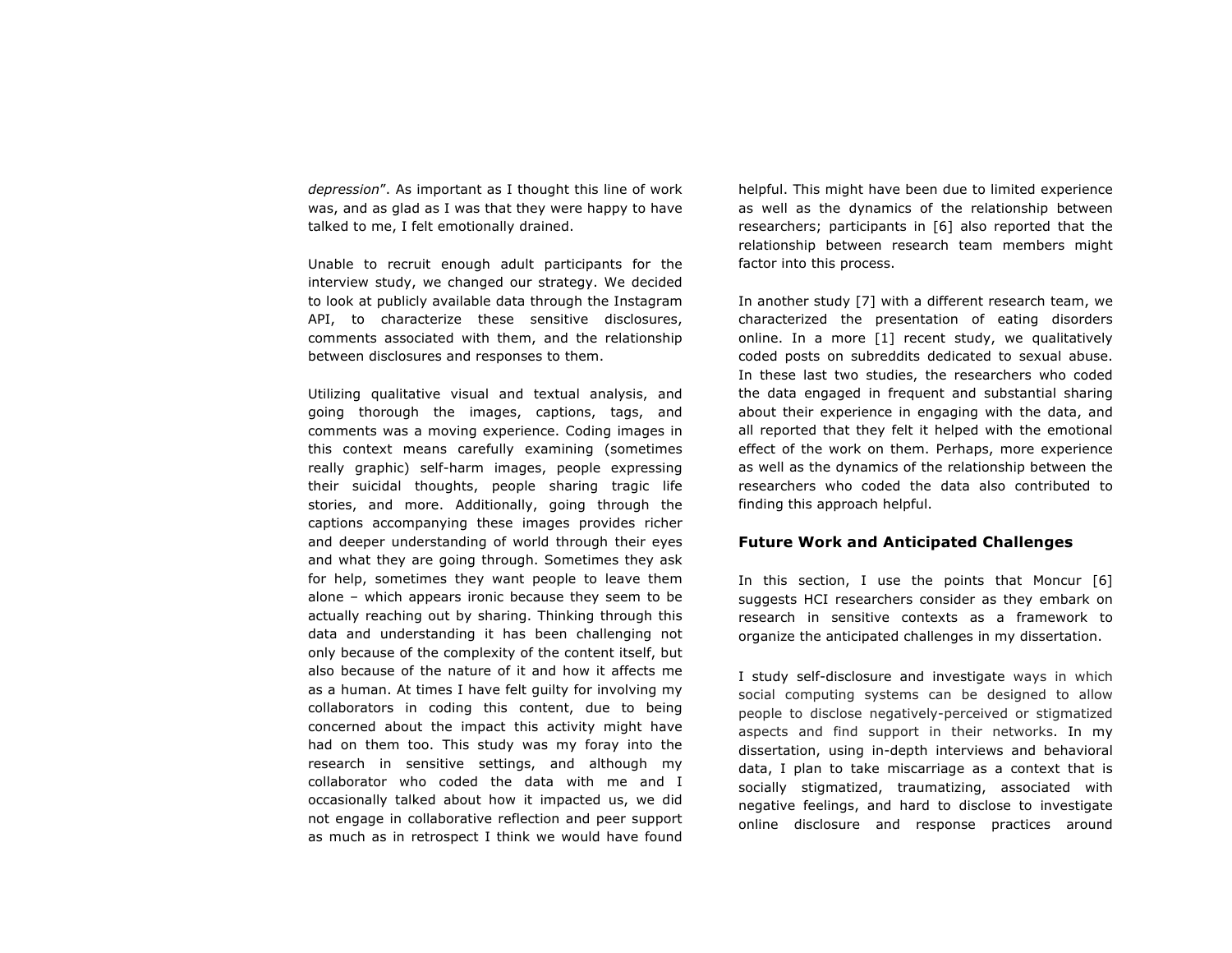stigmatized and traumatizing topics with the goal of improving both theory and social media design.

I find the concept of sensitivity to be closely related to researcher's wellbeing through its connection to personal experiences. Sensitivity is about being able to give meaning to the data and connect the concepts to each other as the researcher discovers them [3: 43]. Glaser and Strauss suggest personal experience, familiarity with the literature, and professional experience could be used towards more sensitivity in research. I have not had a personal experience with miscarriage, but I have experienced traumatic loss of loved ones and have dealt with disclosure and nondisclosure in mediated and non-mediated contexts about it. As Glaser and Strauss suggest [3: 48], this provides me with a comparative base for asking questions and defining meanings in the context of my dissertation studies. I believe it will also help me in being more empathetic in the research process, but I am also distant enough from the context of miscarriage that will help with being more open to what the participants' experiences are like.

It is not possible, nor desired for me to be completely emotionally removed in various phases of these studies. Of course I care about those who are confiding in me to tell me about their most vulnerable experiences, and of course I will feel sad. The challenge for me is to remain sensitive enough to conduct reliable research while also maintaining my own wellbeing. Similar to many other institutions, there are no formal opportunities designed to support researchers in sensitive contexts in my university. So, I would need to draw upon informal sources such as friends and colleagues. What makes this challenging is that there might be people around me who have experienced miscarriage, and not knowing that, talking to them might put them in an uncomfortable situation.

# **Discussion**

We have shared an autoethnographic narrative to highlight one kind of vulnerability as researchers engage with the wide range of human experience that social media data make accessible. Other kinds of vulnerability also exist—researchers of online phenomena are generally transparent about their identities and affiliations, which, while it helps to establish credibility and responsibility for ethical conduct, also means that researchers of sensitive topics (e.g., cybercrime, deviant behavior, gender) may themselves become targets of harassment.

We have pointed to occupational vulnerabilities in other professions in order to make the case for discussing how we might be influenced by our research practices and topics. We do not equate mental health professions with psychologically related Internet research, but use the analogy to provide empirical evidence about how one's profession might affect one's own mental wellness, especially when it involves interacting with people going through difficulties. This comparison also provides a living example of how other professions have taken the lead to discuss how they might be influenced by their work. For instance, developing techniques for stress management, time management, relaxation, leisure, and personal renewal as discussed in [8] could be included in researcher training, especially for junior PhD students.

Literature on occupational vulnerability discusses how both the person doing the work and the context in which the person finds herself contributes to the